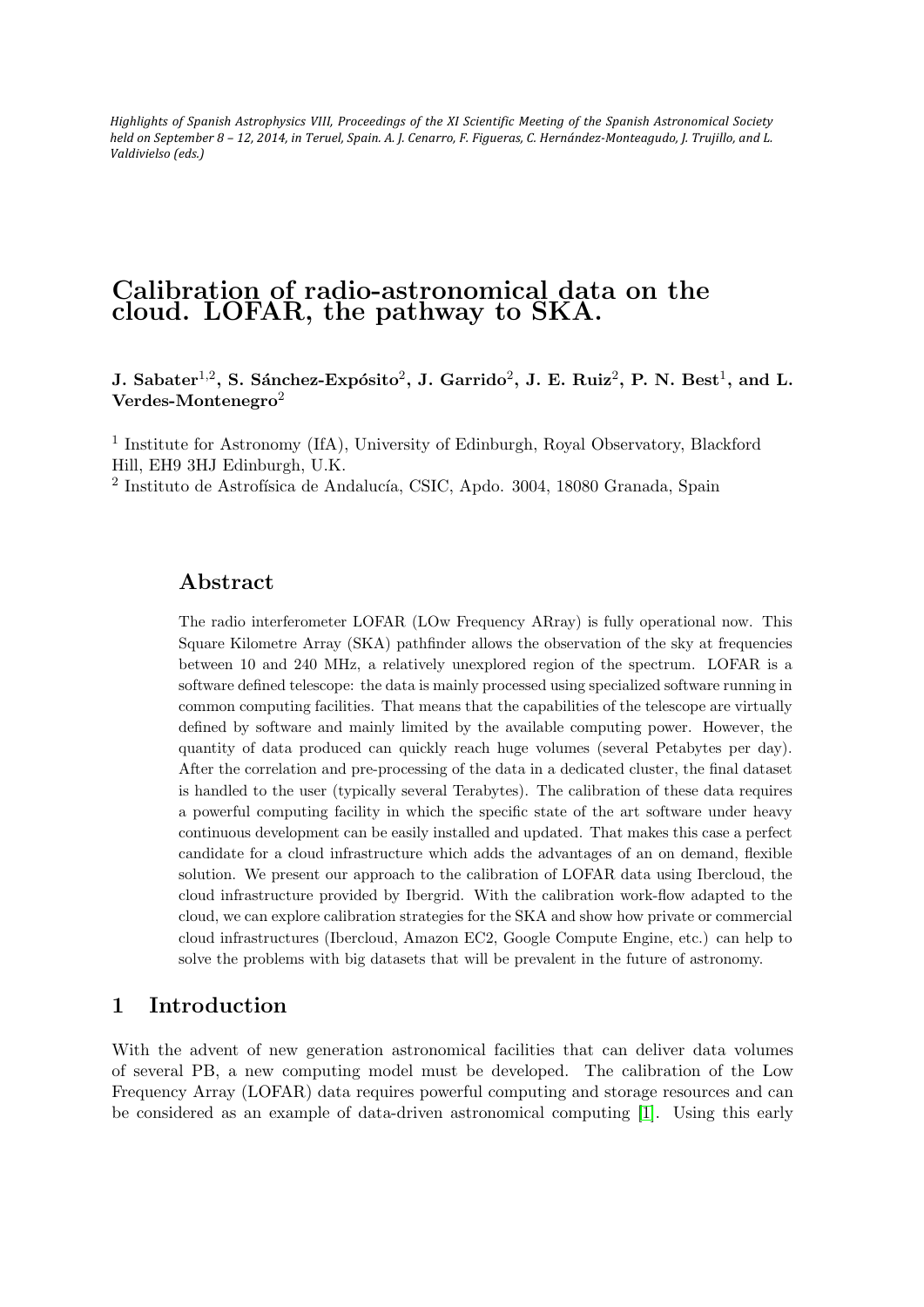example we can test the use of distributed computing infrastructures like the grid or the cloud to to deal with large amounts of data.

We present a preliminary study of the use of cloud technologies for the calibration of radio-interferometric LOFAR data from the point of view of the final user.

## 2 LOFAR

LOFAR is a new generation phased-array interferometer that operates at frequencies between 10 and 240 MHz [\[5\]](#page-3-1). Its core is located in the north of the Netherlands where 38 receiver stations are located and it also contains several additional stations spread across Europe. It is considered to be one of the pathfinders of the Square Kilometre Array (SKA) [\[2\]](#page-3-2). LOFAR has no moving parts with observations being entirely controlled in software. It is a software defined telescope: the data are correlated in a Graphics Processing Unit cluster and then processed and analysed using specialized software running in common computing facilities. That means that the capabilities of the telescope are virtually defined by software and mainly limited by the available computing power.

One of the science cases of LOFAR consists of deep and wide surveys of the sky, with a very wide range of science goals ranging from detailed studies of nearby galaxies and active galactic nuclei through to searches for the most distant radio sources [\[4\]](#page-3-3). In order to do that LOFAR uses its interferometric imaging capabilities. The field of view of a single observation beam at the higher frequencies reach a diameter of 6 to 7 degrees. We will focus our study in this type of data.

Following correlation and pre-processing in the computing facilities located in Groningen, the imaging data are stored in a Long Term Archive based on grid technologies. At this point the final user can download and calibrate the data, but this calibration process still presents some challenges:

- The size of the data can be considerable. A single observation of 10 hours can amount up to 20 TB if the data are not pre-averaged. Even when the data are averaged to 1 channel per sub-band and a time resolution of 10 s, the size of the each dataset is about 3 TB.
- The calibration of the data requires intensive processing. A single calibration round of an observation of 10 hours requires (with current software) at least 2 CPU-years of computing. The calibration is only possible if some kind of parallelization technique is used.
- The software required for the calibration is very specific and is under continuous development. The installation of the software is not trivial for some operating systems and versions, although this is improving quickly.

We explored the use of a cloud infrastructure to deal with these remaining challenges.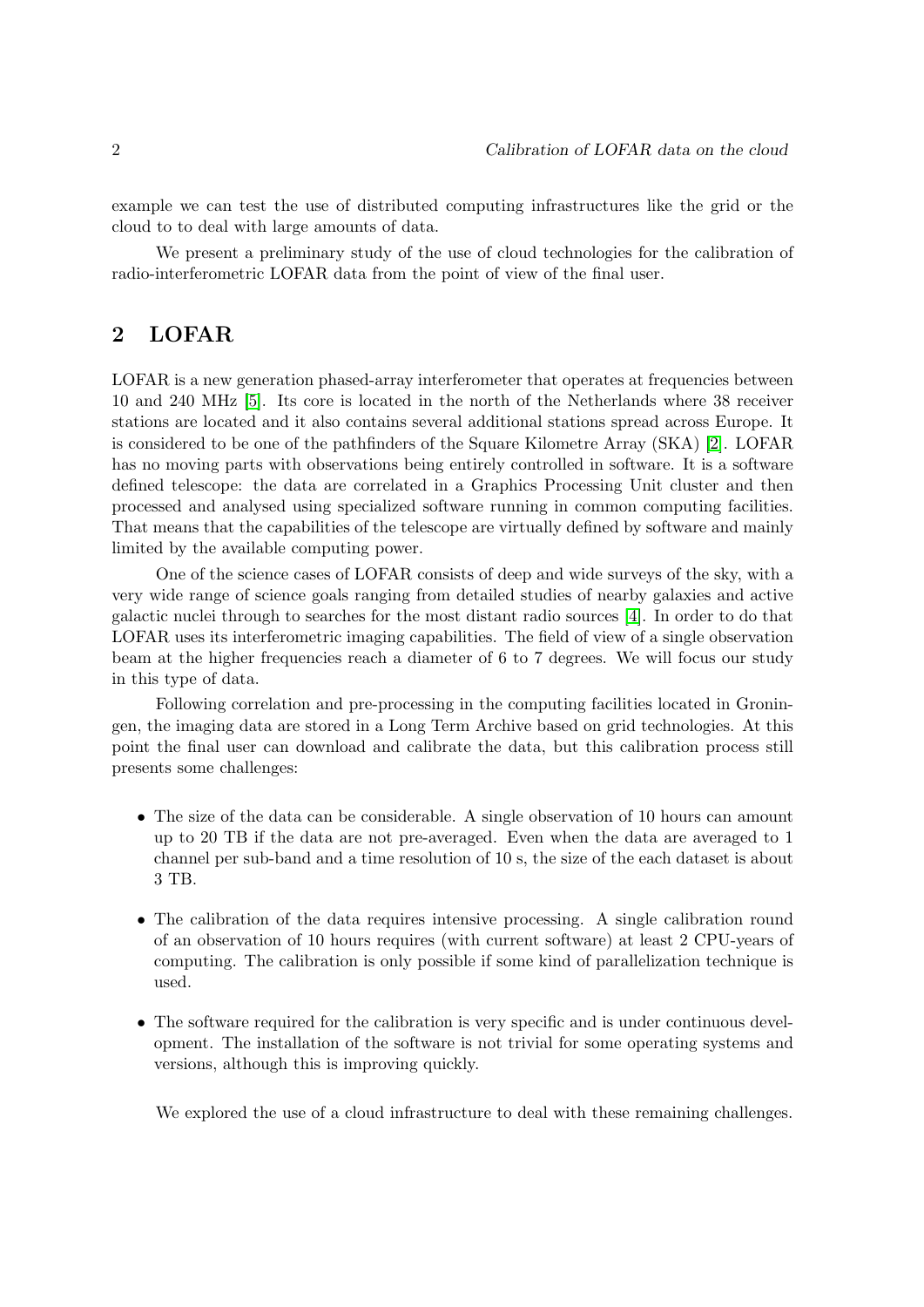## 3 LOFAR on Ibercloud

[Ibercloud](https://ibercloud.ifca.es/) is the cloud infrastructure provided by [Ibergrid,](http://ibergrid.lip.pt/) the Portuguese-Spanish grid initiative. The infrastructure is based on [OpenStack.](http://www.openstack.org/) We tested the implementation of a data calibration pipeline on this infrastructure.

First, we created the disk images where the operating system (OS) and the LOFAR software are installed. They were based on OS images available on the image repository of Ibergrid that were provided by other users. This step is isolated from the rest of the work-flow and allow us to focus only once on the installation of the software. The possibility to choose the underlying OS facilitates the process. We can choose the same OS used by the LOFAR software developers as reference. This avoids compatibility issues between the OS and the installed software. It is also very useful to be able to isolate the installation and software support process from the rest of the scientific work-flow.

We deployed a testing virtual cluster composed of one head node and two worker nodes. The memory capacity and the number of processors of the worker nodes can be adapted to the requirements of the calibration pipeline. For example, if the software of one of the calibration steps requires more memory the working nodes can be created with more memory. This allows the user to adapt the computing resources available to the pipeline, which can be very useful for testing purposes.

At the moment, the test data are transferred using Internet from the archive to the processing facility. The time to transfer the data is relatively small in comparison with the time needed to run the calibration (less than  $1/3$  of the time). However, in other facilities (and in the future) the transfer of data could suppose a problem that should be considered.

We used IPython Parallel [\[3\]](#page-3-4) to orchestrate the calibration tasks between the different nodes. The preliminary tests run successfully. We could not find any strong performance penalization in comparison with typical clusters. However, more testing and profiling are needed to draw any conclusion about performance.

Finally, we would like to note that the Ibercloud infrastructure is being integrated into the European GRID Infrastructure [\(EGI\)](https://www.egi.eu/) [Federated Cloud.](https://www.egi.eu/infrastructure/cloud/) This will provide a pan-European homogeneous way to access the cloud resources that are integrated into the infrastructure. The use of commercial clouds like Amazon Web Services, Google Compute Engine, etc. could be possible but has not been tested yet.

### 4 Summary and conclusions

LOFAR, one of the SKA pathfinders, is completely operational and providing high quality data. From the point of view of the user there are some challenges remaining for the data calibration, in particular the high computational requirements. We explored the use of a cloud infrastructure (Ibercloud) to deal with the problems we found.

We found the cloud very flexible to adapt the computing, storage and networking resources to our needs. This allows the easy exploration of different calibration strategies that require different hardware architectures. The ability to isolate the installation of software